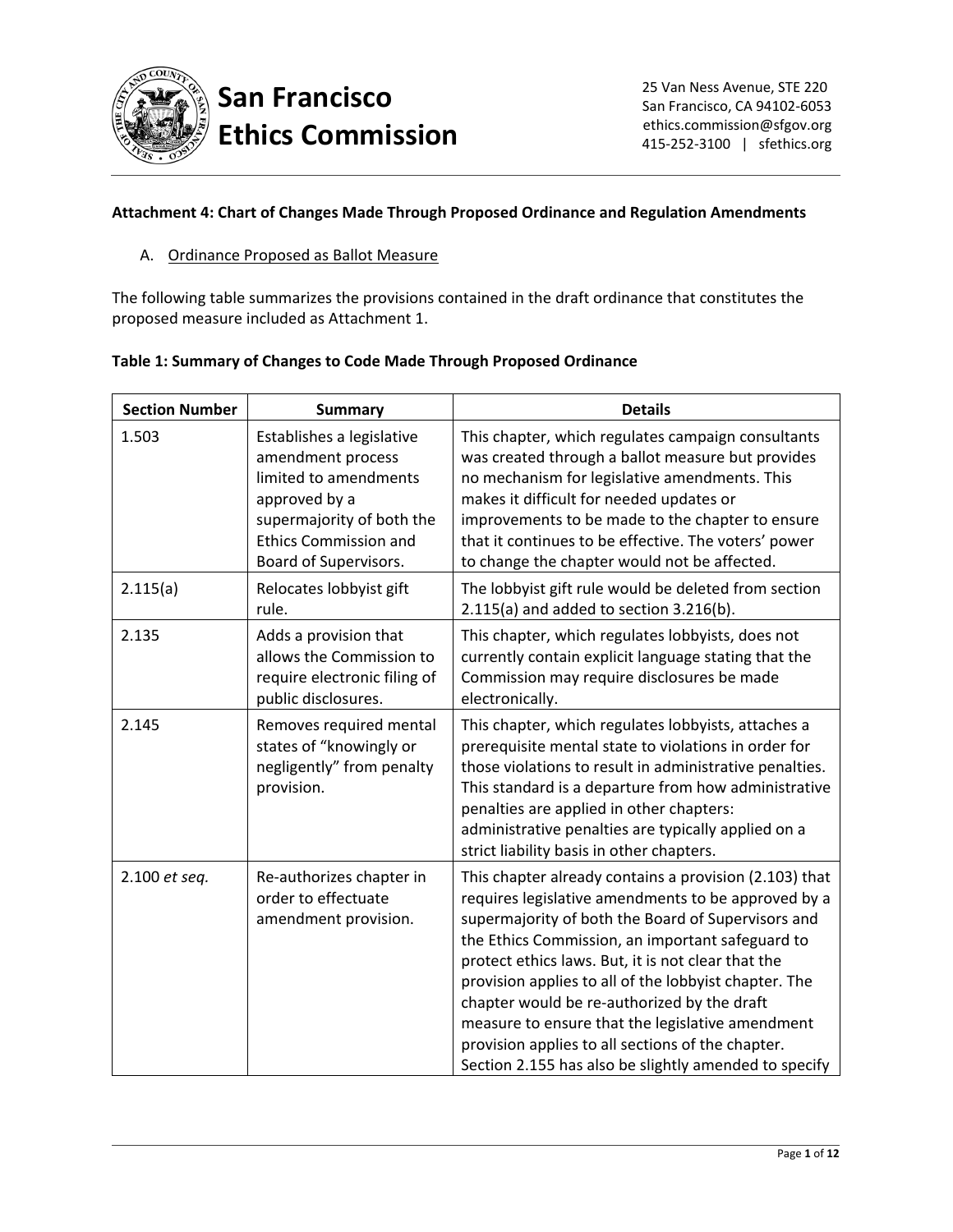|                            |                                                                                                                             | that this ordinance would be passed by the voters,<br>not the Board of Supervisors.                                                                                                                                                                                                                                                                                                                                                                                                                                                        |
|----------------------------|-----------------------------------------------------------------------------------------------------------------------------|--------------------------------------------------------------------------------------------------------------------------------------------------------------------------------------------------------------------------------------------------------------------------------------------------------------------------------------------------------------------------------------------------------------------------------------------------------------------------------------------------------------------------------------------|
|                            |                                                                                                                             | The text of the chapter has not been changed except<br>as noted above. This would not affect the power of<br>the voters to amend the chapter in any way.                                                                                                                                                                                                                                                                                                                                                                                   |
| 3.1-102 & 3.1-<br>102.5(c) | Adds a penalty provision.                                                                                                   | This chapter, which contains rules regarding the<br>disclosure of personal financial interests, including<br>the requirement that City officers and certain City<br>employees file the Form 700, does not currently<br>mention penalties, even though they can be imposed<br>under the Charter. The absence of a penalty<br>provision has the potential to mislead Form 700<br>filers into thinking that there are no penalties for<br>failure to timely report all relevant financial interests<br>or vote without having properly filed. |
| 3.203                      | Creates definition of<br>affiliate.                                                                                         | This concept mirrors the same terms as it is used in<br>the campaign finance context and is important to<br>apply the rule to gifts from individuals who are doing<br>business with a department through a business<br>entity.                                                                                                                                                                                                                                                                                                             |
| 3.203                      | Amends definition of<br>anything of value.                                                                                  | This concept is the basis for the definition of gift. It<br>should therefore not contain a reference to state or<br>local gift exceptions, as those are applied elsewhere<br>in City law.                                                                                                                                                                                                                                                                                                                                                  |
| 3.203                      | Creates definition of<br>appointed department<br>head.                                                                      | This concept is used in the new draft rules regarding<br>incompatible activities that involve excessive time<br>demands or would result in regular disqualifications.                                                                                                                                                                                                                                                                                                                                                                      |
| 3.203                      | Creates definition of<br>contract.                                                                                          | This concept is one of the bases for what makes a<br>person a restricted source. Currently, "doing<br>business" is only defined in regulations, and the<br>measure would codify a definition of doing business,<br>which includes contracting with the City.                                                                                                                                                                                                                                                                               |
| 3.203                      | Creates definition of<br>department head.                                                                                   | This term is used in Art. III, Ch. 2 in the draft rule<br>regarding incompatible activities and the new<br>centralized disclosure of gifts to City departments.                                                                                                                                                                                                                                                                                                                                                                            |
| 3.203                      | Creates definition of doing<br>business with the<br>department. Includes<br>licenses, permits, and<br>entitlements for use. | Doing business with a City department is one of two<br>ways in which a person becomes a restricted source.<br>The terms was previously defined only by regulation.<br>In addition to contracting with the City, the<br>definition includes seeking or obtaining a license,<br>permit, or other entitlement for use from the City.<br>These activities involve approvals with great<br>monetary value and should be treated similarly to<br>contracts for purposes of the restricted source rule.                                           |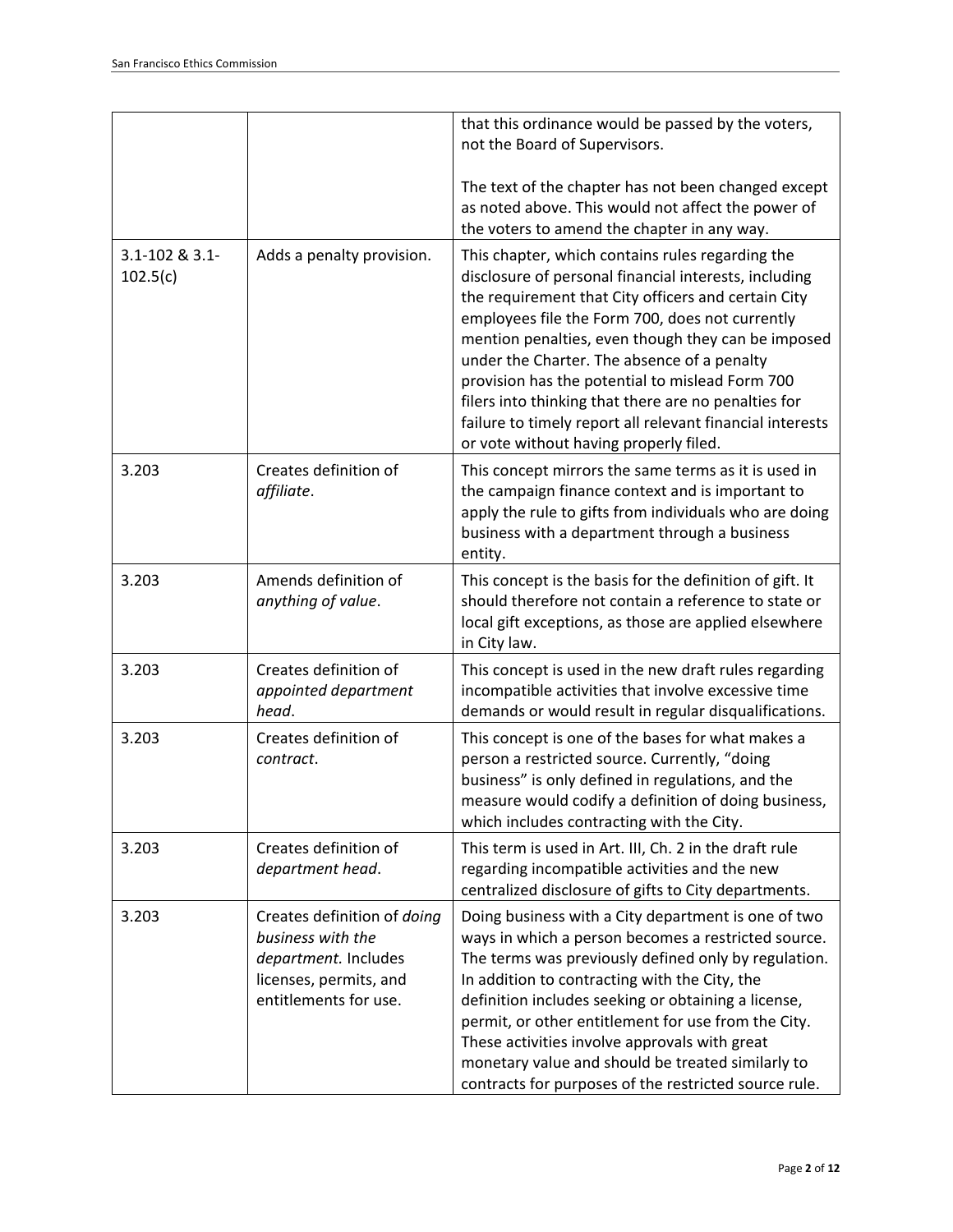| 3.203 | Creates definition of gift.                                                | The definition mirrors the definition of gift contained<br>in state law, but omits state exceptions, which are<br>largely inappropriate in the context of San<br>Francisco's gift rules. Certain of the state exceptions<br>are applied in the regulations, as described in the<br>subsequent table below.                                                                                                                                                                                                                                                                                                                                                                                         |
|-------|----------------------------------------------------------------------------|----------------------------------------------------------------------------------------------------------------------------------------------------------------------------------------------------------------------------------------------------------------------------------------------------------------------------------------------------------------------------------------------------------------------------------------------------------------------------------------------------------------------------------------------------------------------------------------------------------------------------------------------------------------------------------------------------|
| 3.203 | Creates definition of<br>license, permit, or other<br>entitlement for use. | This category of City approvals mirrors what is<br>defined in state law as triggering the rule against<br>soliciting contributions (Gov. Code § 84308). It is<br>used in the definition of doing business, an element<br>of restricted source.                                                                                                                                                                                                                                                                                                                                                                                                                                                     |
| 3.203 | Creates definition of<br>payment.                                          | This term is a feature of the definition of gift and is<br>used in the draft gift rules.                                                                                                                                                                                                                                                                                                                                                                                                                                                                                                                                                                                                           |
| 3.203 | Expands definition of<br>restricted source.                                | (a) contains doing business, an existing component<br>of the definition of restricted source.                                                                                                                                                                                                                                                                                                                                                                                                                                                                                                                                                                                                      |
|       |                                                                            | (b) extends the rule to prohibit gifts from a person to<br>an officer if the officer's approval was required for a<br>contract, license, permit, or entitlement for use that<br>constitutes doing business with the City. This ensures<br>that, in situations where a person is doing business<br>with a City department but the business required<br>approval by officers outside of the department (for<br>example, a contract that was approved by the Board<br>of Supervisors), the restricted source rule would still<br>apply to gifts from the person to those officers. This<br>is important since the same risks of pay-to-play and<br>the appearance of corruption exist for such gifts. |
|       |                                                                            | (c) extends the rule such that any affiliate of a<br>restricted source is also a restricted source. Affiliates<br>of an entity include its directors, officers, and major<br>shareholders. Without this provision, even if a<br>contracting entity is prohibited from making gifts to<br>certain officials, its directors, officers, and owners<br>would still be free to do so.                                                                                                                                                                                                                                                                                                                   |
|       |                                                                            | (d) contains attempts to influence an official within<br>the last 12 months, an existing component of the<br>definition of restricted source.                                                                                                                                                                                                                                                                                                                                                                                                                                                                                                                                                      |
|       |                                                                            | (e) relocates the lobbyist gift prohibition from<br>section 2.115(a) to section 3.216(b) to consolidate it<br>with similar rules.                                                                                                                                                                                                                                                                                                                                                                                                                                                                                                                                                                  |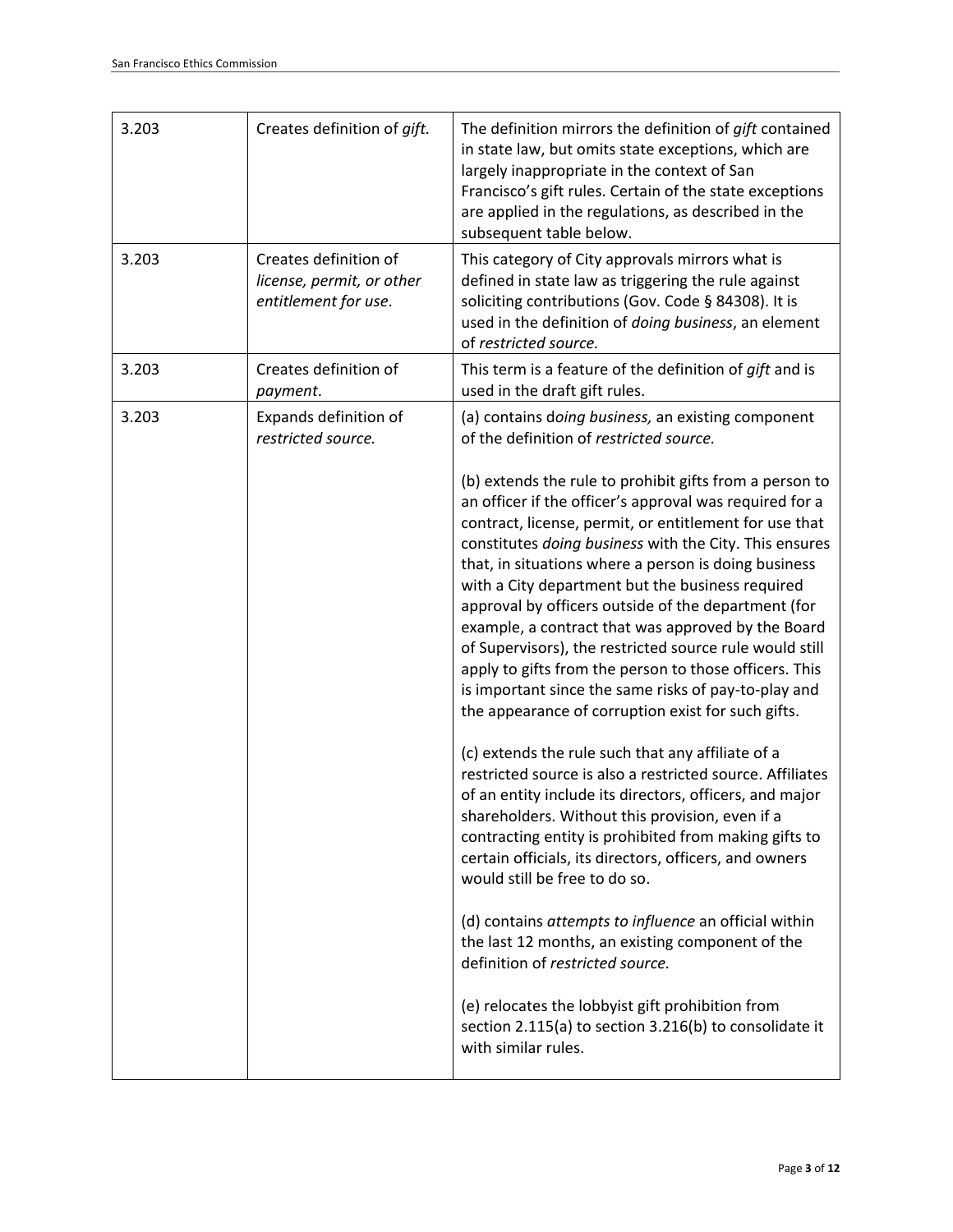|          |                                                                                                                                                               | (f) would prohibit gifts from registered permit<br>consultants to officials within permit-issuing<br>departments. Like lobbyists, permit consultants are<br>paid to influence the actions of City officials and<br>should therefore be included in the restricted source<br>rule.<br>The definition of restricted source was previously<br>located within section 3.216.                                                              |
|----------|---------------------------------------------------------------------------------------------------------------------------------------------------------------|---------------------------------------------------------------------------------------------------------------------------------------------------------------------------------------------------------------------------------------------------------------------------------------------------------------------------------------------------------------------------------------------------------------------------------------|
| 3.203    | Creates definition of<br>family member.                                                                                                                       | This term is used in the rule prohibiting restricted<br>sources from giving gifts to an official's family<br>members and the rule prohibiting officials from<br>soliciting such gifts for family members.                                                                                                                                                                                                                             |
| 3.205    | <b>Extends annual ethics</b><br>training requirements to<br>all Form 700 filers.                                                                              | Not all Form 700 filers are currently required to<br>complete an annual training on ethics laws and<br>certify completion of the training to the Ethics<br>Commission. This change will also require every<br>department, board, commission, and agency of the<br>City to annually provide to its officers and employees<br>with a summary of relevant state and local ethics<br>laws to be created by the Ethics Commission.         |
| 3.214(b) | Creates a penalty for<br>failure to disclsoure a<br>personal, professional, or<br>business relationship with<br>persons involved in a<br>government decision. | The Code currently explicitly states that there is no<br>penalty associated with failure to comply with this<br>section. Deleting this language stating that there is<br>no penalty associated with failure to comply would<br>allow for penalties against an official who made a<br>decision involving someone with whom they had a<br>personal, professional, or business relationship and<br>failed to disclose that relationship. |
| 3.214(c) | Specify that the Ethics<br>Commission may issue<br>regulations on how the<br>required disclsoure must<br>be made and archived.                                | Departments should be given guidance on how to<br>store 3.214 disclosures and how to make them<br>available to the public.                                                                                                                                                                                                                                                                                                            |
| 3.216(a) | Define "bribe" broadly as<br>"anything of value," rather<br>than narrowly as a "gift."                                                                        | The current bribery rule only prohibits bribes that<br>also meet the definition of <i>gift</i> . This is problematic<br>because the definition of gift is subject to many<br>exceptions, which should not be applied to bribes.<br>Anytime a payment is made with the intent to<br>influence an official act, the payment should be<br>considered a bribe.                                                                            |
| 3.216(a) | Prohibit bribery in cases<br>where the payment is                                                                                                             | The current bribery rule does not explicitly prohibit<br>payments made to third parties, even when those                                                                                                                                                                                                                                                                                                                              |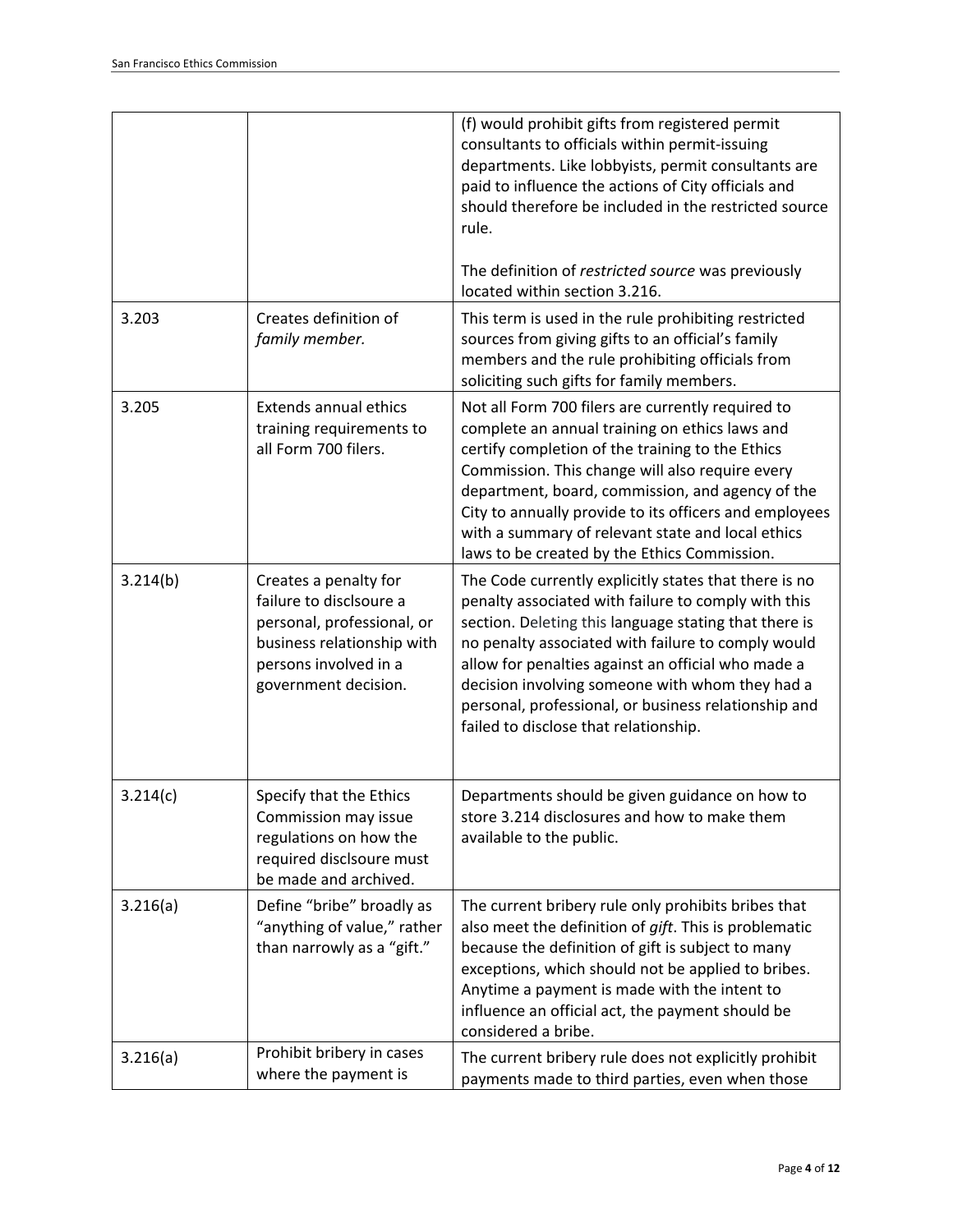|                   | made to a third party, not<br>the official in question.                                                                                                  | payments are made with the intent to influence a<br>City official.                                                                                                                                                                                                                                                                                                                                                                                                                                                                                             |
|-------------------|----------------------------------------------------------------------------------------------------------------------------------------------------------|----------------------------------------------------------------------------------------------------------------------------------------------------------------------------------------------------------------------------------------------------------------------------------------------------------------------------------------------------------------------------------------------------------------------------------------------------------------------------------------------------------------------------------------------------------------|
| 3.216(a)          | Prohibit the solicitation of<br>bribes by City officials.                                                                                                | San Francisco does not currently prohibit the<br>solicitation of bribes. A prohibition on the solicitation<br>of bribes would be consistent with federal law.                                                                                                                                                                                                                                                                                                                                                                                                  |
| $3.216(b)(1)-(2)$ | Relocates definitions of<br>restricted source and gift.                                                                                                  | These definitions are moved to section 3.203.                                                                                                                                                                                                                                                                                                                                                                                                                                                                                                                  |
| 3.216(b)(1)       | Prohibits officials from<br>soliciting or accepting a<br>gift from a restricted<br>source for themselves or<br>for others.                               | (b)(1) contains the existing rule that officials are<br>prohibited from soliciting or accepting a gift from a<br>person they have reason to know is a restricted<br>source. The amendment would additionally prohibit<br>soliciting, accepting, or coordinating a gift to other<br>City officials if the official has reason to know the<br>source of the gift is a restricted source. This would<br>address an observed practice that undermines the<br>effectiveness of the restricted source rule.                                                          |
| 3.216(b)(2)       | Prohibits officials from<br>accepting a gift from any<br>person if they have reason<br>to know the gift was paid<br>for by a restricted source.          | Officials are already prohibited from soliciting or<br>accepting a gift from a person they have reason to<br>know is a restricted source. But, the law fails to<br>specify that officials cannot accept restricted source<br>gifts that are first passed through a third party. If the<br>official has reason to know that a gift originates from<br>a restricted source, the gift should be prohibited.<br>This includes gifts that are passed through City<br>departments.                                                                                   |
| 3.216(b)(3)       | Prohibits officials from<br>soliciting or accepting gifts<br>for a family member from<br>a source they have reason<br>to know is a restricted<br>source. | Officials are already prohibited from soliciting or<br>accepting a gift from a person they have reason to<br>know is a restricted source. The amendment would<br>additionally prohibit soliciting or accepting a gift for<br>the official's family member. This would preclude a<br>potential work around to the rule that creates a<br>danger of pay-to-play.                                                                                                                                                                                                 |
| 3.216(b)(4)       | Prohibits restricted<br>sources from giving gifts to<br>officials.                                                                                       | Currently, only the solicitation or receipt of a<br>restricted source gift by an official is prohibited. The<br>ordinance would prohibit a person from giving a gift<br>to a City official or the official's family member if the<br>person has reason to know that they are a restricted<br>source for the official. Unlaw gifts will be deterred<br>more effectively if giving them is prohibited. The<br>failure of a lobbyist or permit consultant to register<br>as such would not allow that person to make gifts<br>that would otherwise be prohibited. |
| 3.216(b)(5)       | Prohibits restricted<br>sources from passing gifts<br>through an intermediary.                                                                           | The ordinance would prohibit a person from making<br>a payment to an intermediary if (a) the person has<br>reason to know the payment will be used to give a<br>gift to a City official, and (b) the person has reason to                                                                                                                                                                                                                                                                                                                                      |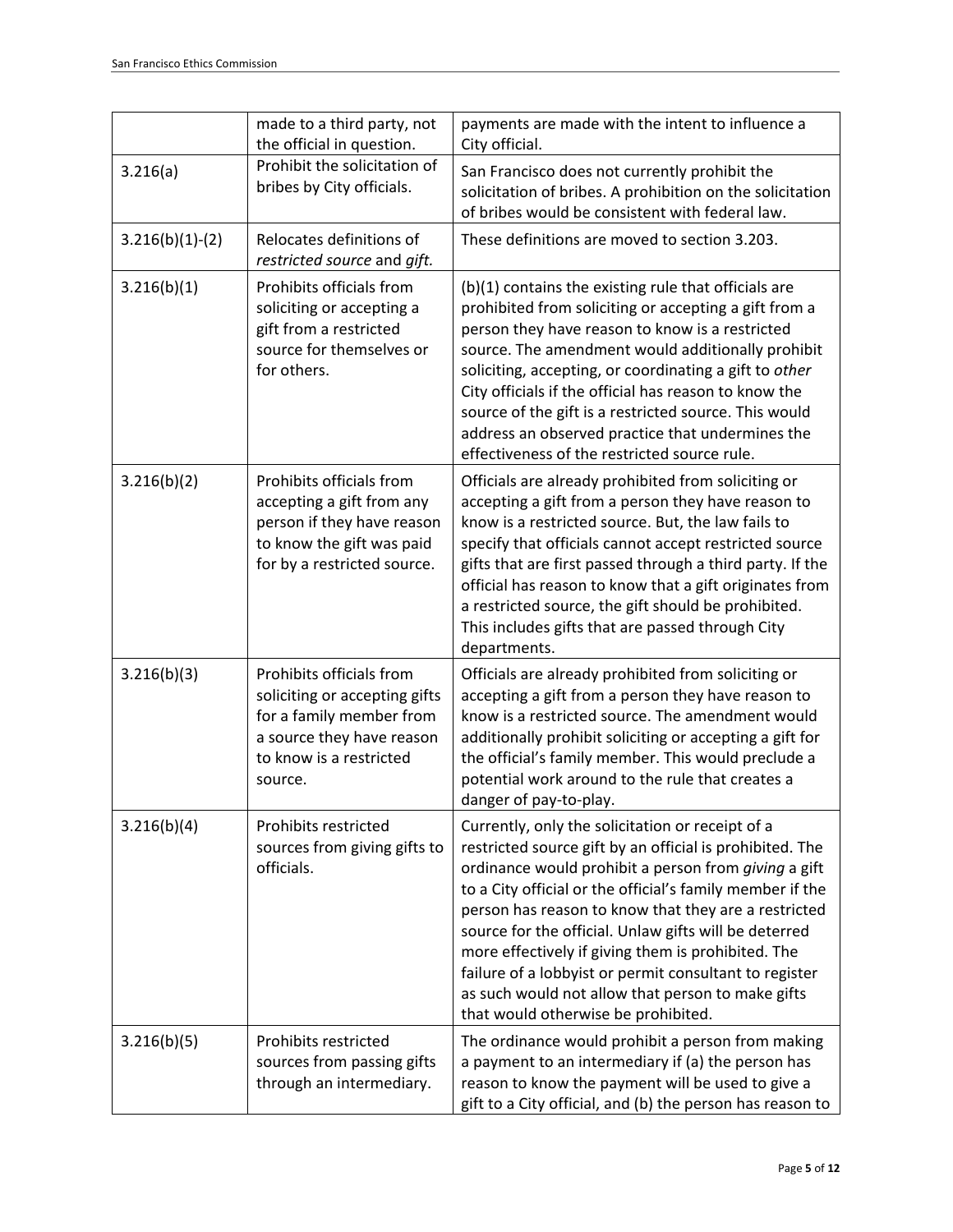|                                     |                                                                                                                                   | know they are a restricted source for the official.<br>This would prohibit restricted sources from<br>circumventing the restricted source rule by passing<br>gifts through a third party, including a City<br>department.                                                                                                                                                                                                                                                                                                                                                                                                                                                      |
|-------------------------------------|-----------------------------------------------------------------------------------------------------------------------------------|--------------------------------------------------------------------------------------------------------------------------------------------------------------------------------------------------------------------------------------------------------------------------------------------------------------------------------------------------------------------------------------------------------------------------------------------------------------------------------------------------------------------------------------------------------------------------------------------------------------------------------------------------------------------------------|
| 3.216(b)(6)                         | Prohibits anyone from<br>acting as an intermediary<br>for a restricted source gift.                                               | The ordinance would prohibit any person from<br>accepting a payment with the understanding that<br>the person will use the payment to give a gift to an<br>official if the person has reason to know that the<br>source of the payment is a restricted source for the<br>official. This rule would help preclude a workaround<br>to the rule by creating liability for those who<br>knowingly act as a passthrough.                                                                                                                                                                                                                                                            |
| $3.216(b)(7)$ , (c)<br>[new number] | Amends regulation<br>authority.                                                                                                   | This amendment would remove specific language<br>about what gifts are exempted by regulation and<br>instead give general authority to the Commission to<br>exempt certain gifts (these exemptions are<br>contained in the draft regulations below).                                                                                                                                                                                                                                                                                                                                                                                                                            |
| 3.216(f)                            | Relocates reference to<br>state gift aggregation<br>regulation.                                                                   | The lobbyist gift rule (2.115) already incorporates<br>the state rule pertaining to the aggregation of gifts<br>from related sources. The ordinance would move the<br>reference to 3.216 so that it applies to all restricted<br>source gifts. The aggregation principles help prevent<br>circumvention of the rule by, for example,<br>prohibiting a restricting source from using a separate<br>entity that they control to give a prohibited gift.                                                                                                                                                                                                                          |
| 3.217                               | Requires department<br>heads to disclose certain<br>payments to City<br>departments from non-<br>City sources.                    | The ordinance would require each department head<br>to disclose payments that their department receives<br>from a source that is not a federal, state, or local<br>government and for which the department does not<br>provide equal consideration. The disclosure is due by<br>the fifteenth of the month following receipt the<br>payment and must include basic information about<br>the gift and the source, including the names of all<br>City officials who receive a personal benefit from the<br>gift. The disclosure must be updated if the<br>information required to be disclosed, such as how a<br>gift was used, changes after the time of the initial<br>filing. |
| 3.218                               | Codify the following rules<br>that appear in most<br>Statements of<br>Incompatible Activities:<br>1) Activities Subject<br>to the | These rules represent the standard ethics rules that<br>appear in most Statements of Incompatible<br>Activities. By codifying the rules in the Code, the<br>rules will apply uniformly across all City<br>departments, eliminating unnecessary divergences<br>and enabling broader awareness and compliance.<br>Advanced Written Determinations would remain                                                                                                                                                                                                                                                                                                                   |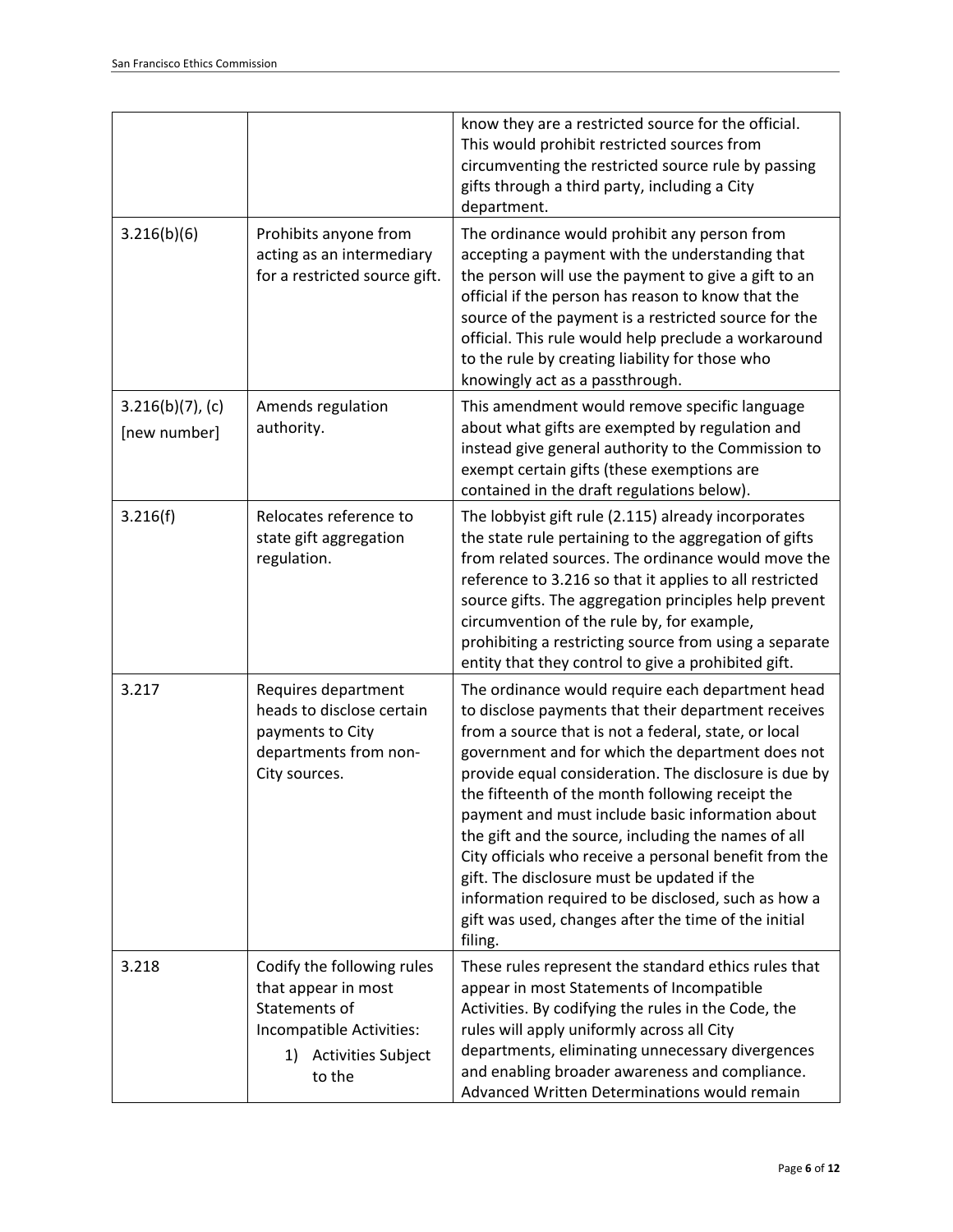|       | Department's<br>Jurisdiction                                                                                                                                                                                | available for the rule against excessive time<br>demands or regular disqualification, but would no                                                                                                                      |
|-------|-------------------------------------------------------------------------------------------------------------------------------------------------------------------------------------------------------------|-------------------------------------------------------------------------------------------------------------------------------------------------------------------------------------------------------------------------|
|       | Selective<br>2)                                                                                                                                                                                             | longer be available for the rule against activities                                                                                                                                                                     |
|       | Assistance to<br>Persons Seeking to<br>Do Business with a<br>City Department<br>(including<br>contractors and<br>applicants for a<br>license, permit, or<br>other entitlement<br>for use)<br>3) Use of City | subject to review by the official's department of the<br>rule against providing selective assistance.                                                                                                                   |
|       | Resources                                                                                                                                                                                                   |                                                                                                                                                                                                                         |
|       | Use of Prestige of<br>4)<br>Office                                                                                                                                                                          |                                                                                                                                                                                                                         |
|       | 5) Use of City Work<br>Product                                                                                                                                                                              |                                                                                                                                                                                                                         |
|       | 6)<br>Acting as an<br>Unauthorized City<br>Representative                                                                                                                                                   |                                                                                                                                                                                                                         |
|       | 7)<br>Compensation for<br>City Duties or<br>Advice                                                                                                                                                          |                                                                                                                                                                                                                         |
|       | 8)<br>Lobbying Other<br>Officials within the<br>Department                                                                                                                                                  |                                                                                                                                                                                                                         |
|       | <b>Excessive Time</b><br>9)<br>Demands and<br>Regular<br><b>Disqualifications</b>                                                                                                                           |                                                                                                                                                                                                                         |
|       | Discontinue departmental<br>Statements of                                                                                                                                                                   |                                                                                                                                                                                                                         |
|       | Incompatible Activities.                                                                                                                                                                                    |                                                                                                                                                                                                                         |
| 3.242 | Specifies that penalties<br>apply to entire Chapter.                                                                                                                                                        | The current penalty provision is described as<br>applying to violations of "any of the City's conflict of<br>interest and governmental ethics laws" - this has<br>been clarified to apply to violations of "Chapter 2." |
| 3.243 | Adds a provision that<br>allows the Commission to<br>require electronic filing of<br>public disclosures.                                                                                                    | This chapter, which contains Conflicts-of-Interest<br>and Ethics rules, does not currently contain explicit<br>language stating that the Commission may require<br>any disclosures be made electronically.              |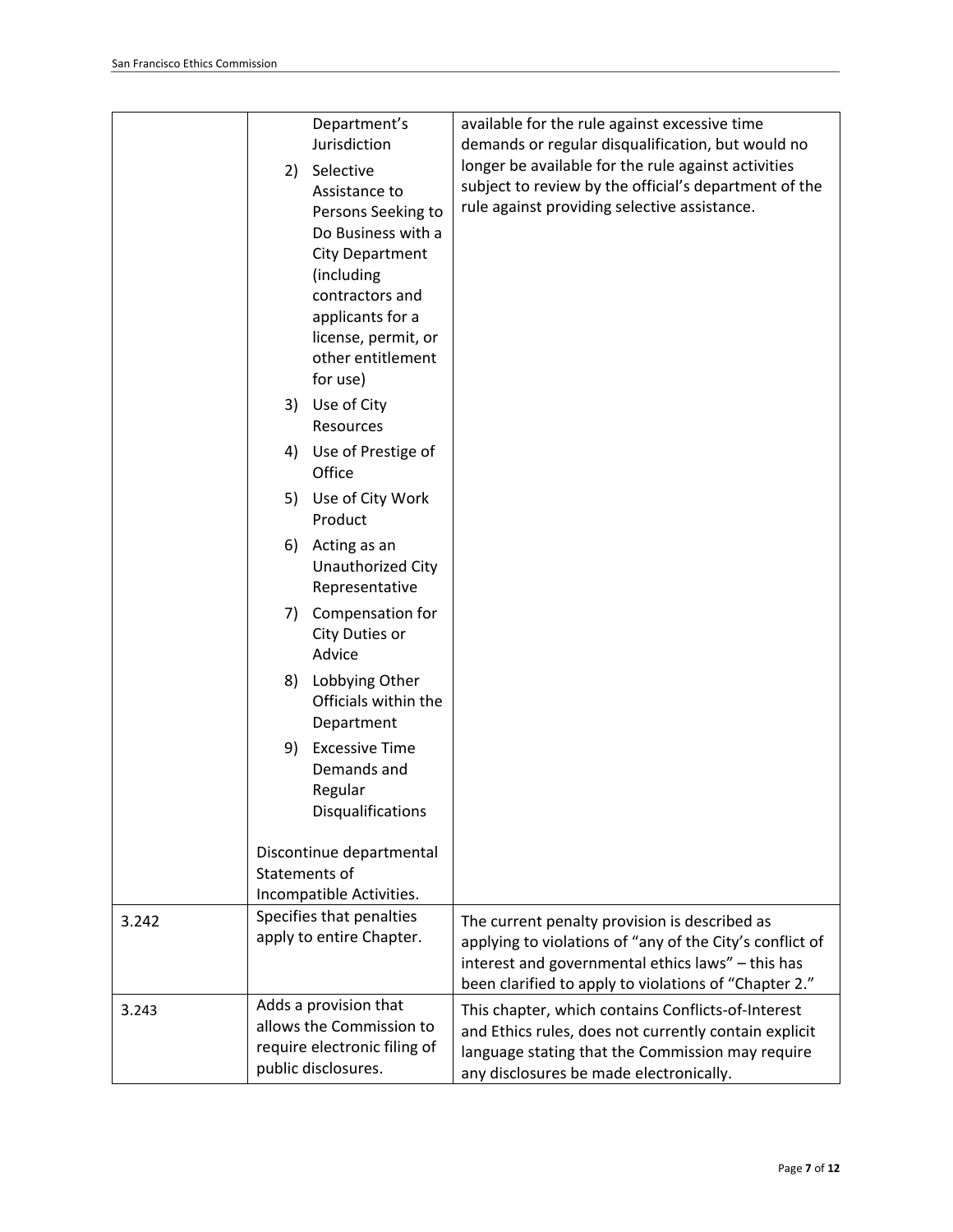| 3.303 | Protect ethics laws from<br>amendment by requiring<br>approvals by a<br>supermajority of the Ethics<br>Commission and Board of<br>Supervisors for legislative<br>amendments. | There is currently no provision in this chapter<br>regarding amendments, which means a simple<br>majority vote from the Board of Supervisors is<br>sufficient to amend the chapter. The voters' power<br>to change the chapter would not be affected.<br>In order to carry out this change, all provisions of the<br>chapter need to be reauthorized, so the chapter is<br>reprinted in the draft measure in its entirety. The<br>text has not been changed unless noted in this chart. |
|-------|------------------------------------------------------------------------------------------------------------------------------------------------------------------------------|-----------------------------------------------------------------------------------------------------------------------------------------------------------------------------------------------------------------------------------------------------------------------------------------------------------------------------------------------------------------------------------------------------------------------------------------------------------------------------------------|
| 3.403 | Protect ethics laws from<br>amendment by requiring<br>approvals by a<br>supermajority of the Ethics<br>Commission and Board of<br>Supervisors for legislative<br>amendments. | There is currently no provision in this chapter<br>regarding amendments, which means a simple<br>majority vote from the Board of Supervisors is<br>sufficient to amend the chapter. The voters' power<br>to change the chapter would not be affected.<br>In order to carry out this change, all provisions of the<br>chapter need to be reauthorized, so the chapter is<br>reprinted in the draft measure in its entirety. The<br>text has not been changed unless noted in this chart. |
| 3.415 | Removes required mental<br>states of "knowingly or<br>negligently" from the<br>penalty provision.                                                                            | This chapter, which regulates permit consultants,<br>attaches a prerequisite mental state to violations in<br>order for those violations to result in administrative<br>penalties. This standard is a departure from how<br>administrative penalties are applied in other<br>chapters: administrative penalties are typically<br>applied on a strict liability basis in other chapters.                                                                                                 |
| 3.420 | Adds a provision that<br>allows the Commission to<br>require electronic filing of<br>public disclosures.                                                                     | This chapter, which regulates permit consultants,<br>does not currently contain explicit language stating<br>that the Commission may require disclosures be<br>made electronically. This new section on electronic<br>filing replaces an outdated section on reports to be<br>filed in 2016 and 2017 on the implimentation of the<br>chapter.                                                                                                                                           |
| 3.505 | Protect ethics laws from<br>amendment by requiring<br>approvals by a<br>supermajority of the Ethics<br>Commission and Board of<br>Supervisors for legislative<br>amendments. | There is currently no provision in this chapter<br>regarding amendments, which means a simple<br>majority vote from the Board of Supervisors is<br>sufficient to amend the chapter. The voters' power<br>to change the chapter would not be affected.<br>In order to carry out this change, all provisions of the<br>chapter need to be reauthorized, so the chapter is<br>reprinted in the draft measure in its entirety. The<br>text has not been changed unless noted in this chart. |
| 3.525 | Adds a provision that<br>allows the Commission to<br>require electronic filing of<br>public disclosures.                                                                     | This chapter, which regulates major developers,<br>does not currently contain explicit language stating<br>that the Commission may require disclosures be<br>made electronically.                                                                                                                                                                                                                                                                                                       |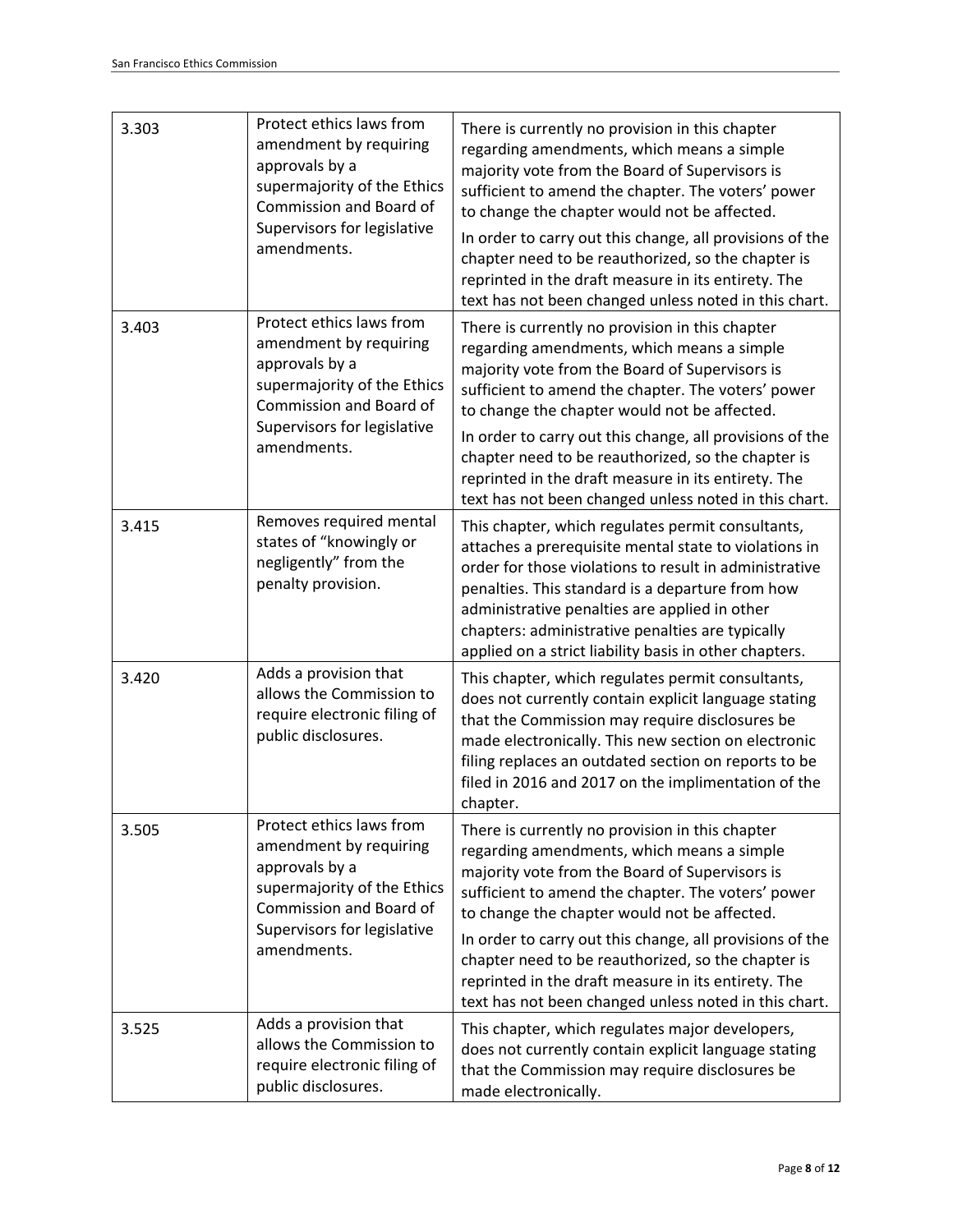| 3.530 | Removes required mental<br>states of "knowingly or<br>negligently" from the<br>penalty provision.                                                                            | This chapter, which regulates major developers,<br>attaches a prerequisite mental state to violations in<br>order for those violations to result in administrative<br>penalties. This standard is a departure from how<br>administrative penalties are applied in other<br>chapters: administrative penalties are typically<br>applied on a strict liability basis in other chapters.                                                                                                   |
|-------|------------------------------------------------------------------------------------------------------------------------------------------------------------------------------|-----------------------------------------------------------------------------------------------------------------------------------------------------------------------------------------------------------------------------------------------------------------------------------------------------------------------------------------------------------------------------------------------------------------------------------------------------------------------------------------|
| 4.103 | Protect ethics laws from<br>amendment by requiring<br>approvals by a<br>supermajority of the Ethics<br>Commission and Board of<br>Supervisors for legislative<br>amendments. | There is currently no provision in this chapter<br>regarding amendments, which means a simple<br>majority vote from the Board of Supervisors is<br>sufficient to amend the chapter. The voters' power<br>to change the chapter would not be affected.<br>In order to carry out this change, all provisions of the<br>chapter need to be reauthorized, so the chapter is<br>reprinted in the draft measure in its entirety. The<br>text has not been changed unless noted in this chart. |

## B. Regulation Amendments

The following table summarizes the provisions contained in the draft regulation amendments included as Attachment 2.

| <b>Table 2: Summary of Draft Regulation Amendments</b> |
|--------------------------------------------------------|
|--------------------------------------------------------|

| <b>Regulation</b><br><b>Number</b>    | <b>Summary</b>                                                                                        | <b>Objective</b>                                                                                                                                                                                                                                                                                                                                                                                                                                                                                                                                                                                                                                                             |
|---------------------------------------|-------------------------------------------------------------------------------------------------------|------------------------------------------------------------------------------------------------------------------------------------------------------------------------------------------------------------------------------------------------------------------------------------------------------------------------------------------------------------------------------------------------------------------------------------------------------------------------------------------------------------------------------------------------------------------------------------------------------------------------------------------------------------------------------|
| $3.216(b)-2$                          | Specifies that certain<br>types of<br>communication are not<br>considered an attempt<br>to influence. | Language added to specify that communications made a<br>public forum or rally and those made via petition or social<br>media shall not be deemed to be an attempt to influence<br>an officer or employee in any legislative or administrative<br>action for the purposes of section 3.216(b).                                                                                                                                                                                                                                                                                                                                                                                |
| $3.216(b)-5(a)$                       | Narrows the exception<br>for small non-cash gifts<br>given on four occasions<br>per year.             | The amendment would narrow the existing exception to<br>only permit officials to receive small non-cash gifts from a<br>restricted if the gifts are routine office courtesies (like<br>water, coffee, small snacks, or a pad of paper) that are<br>offered during a site visit that is a necessary part of the<br>official's duties. This would still enable officials to accept<br>small items that facilitate the execution of City duties<br>without creating the opportunities for abuse that exist<br>with the current exception. The current exception has<br>been used to justify gifts, such as expensive parties, that<br>clearly undermine the intent of the rule. |
| $3.216(b)-5(b)$<br>[former<br>number] | Removes exception for<br>unlimited food and<br>drink consumed in City<br>offices.                     | The amendment would remove the exception that allows<br>City officials to accept unlimited food and drinks from<br>restricted sources as long as it is consumed in a City                                                                                                                                                                                                                                                                                                                                                                                                                                                                                                    |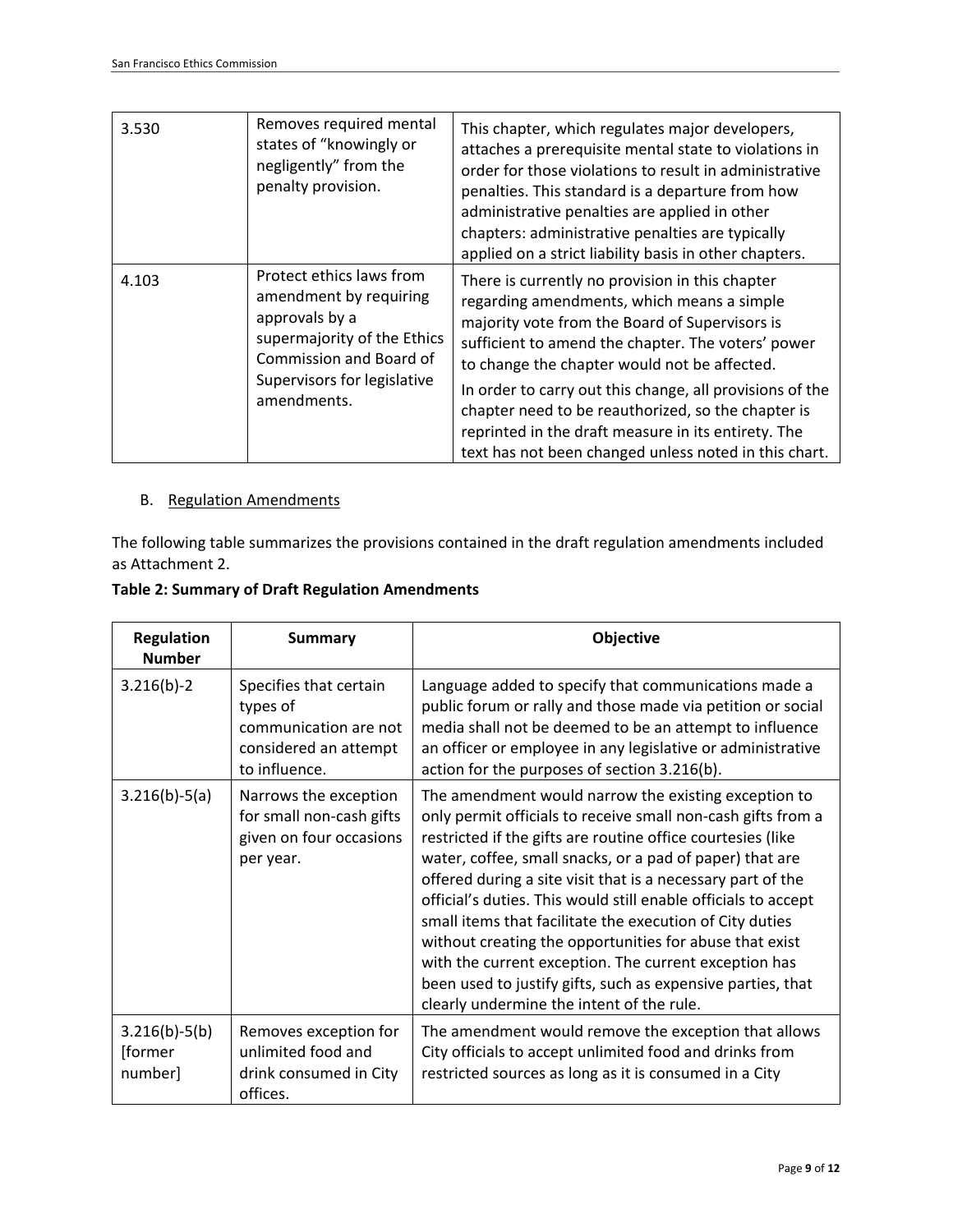|                                                      |                                                                                                       | workplace. This exception clearly undermines the<br>restricted source rule.                                                                                                                                                                                                                                                                                                                                                                                                                                                                                                                                                                                                                                                                                                                                                                                                                                                                           |
|------------------------------------------------------|-------------------------------------------------------------------------------------------------------|-------------------------------------------------------------------------------------------------------------------------------------------------------------------------------------------------------------------------------------------------------------------------------------------------------------------------------------------------------------------------------------------------------------------------------------------------------------------------------------------------------------------------------------------------------------------------------------------------------------------------------------------------------------------------------------------------------------------------------------------------------------------------------------------------------------------------------------------------------------------------------------------------------------------------------------------------------|
| $3.216(b)-5(b)$<br>[new number]                      | Clarifies the exception<br>for free attendance at<br>conferences.                                     | The amendment specifies that officials may accept free<br>attendance at a widely attended conference from a<br>restricted source, but only if the restricted source is the<br>organizer of the event. This would prevent abuse of the<br>exception whereby a restricted source could purchase<br>attendance to a conference that they are not organizing<br>and give it to an official. This was not the intent of the<br>exception.                                                                                                                                                                                                                                                                                                                                                                                                                                                                                                                  |
| $3.216(b)-5$<br>$(d)$ – $(f)$<br>[former<br>numbers] | Removes exceptions<br>for free meals from<br>industry<br>representatives.                             | The amendments would remove the exceptions that allow<br>certain City officials to accept free meals from members of<br>the financial, maritime, and aviation industry. These gifts<br>undermine the effectiveness of the restricted source rule<br>and are not justified by operational needs. Departments<br>can and should expend their own funds to cover the costs<br>of employee meals that are necessary in order to carry out<br>City operations. Departments should not rely on restricted<br>sources to cover such costs.                                                                                                                                                                                                                                                                                                                                                                                                                   |
| $3.216(b)-5$<br>$(d)$ $ (l)$<br>[new<br>numbers]     | Applies appropriate<br>state gift exceptions to<br>restricted source rule.                            | The amendments would apply certain state law gift<br>exceptions to the restricted source rule. By creating a<br>definition of gift in the Campaign & Governmental<br>Conduct Code (see summary of ordinance provisions<br>above), state exceptions would no longer be incorporated<br>in their entirety. This is necessary to uphold the<br>effectiveness of the rule. Instead, only the exceptions that<br>are appropriate and do not undermine the effectiveness of<br>the restricted source rule would be incorporated in the<br>regulations. These are the state exceptions for:<br>informational material;<br>gifts that are returned, donated, or paid for;<br>gifts from family members;<br>campaign contributions and payments for<br>campaign activities;<br>inheritance;<br>٠<br>disaster relief;<br>free admission to event where official makes a<br>speech; and<br>free admission to event where official performs a<br>ceremonial role. |
| $3.216(b)-5(m)$                                      | Adds exemption to<br>restricted source rule<br>for attendance at<br>certain nonprofit<br>fundraisers. | This exemption would apply to a ticket provided by a<br>nonprofit organization to a fundraiser event hosted by the<br>nonprofit organization if the ticket is used by an official for<br>whom attendance at the event is necessary to carry out<br>the official's City duties and the official's department                                                                                                                                                                                                                                                                                                                                                                                                                                                                                                                                                                                                                                           |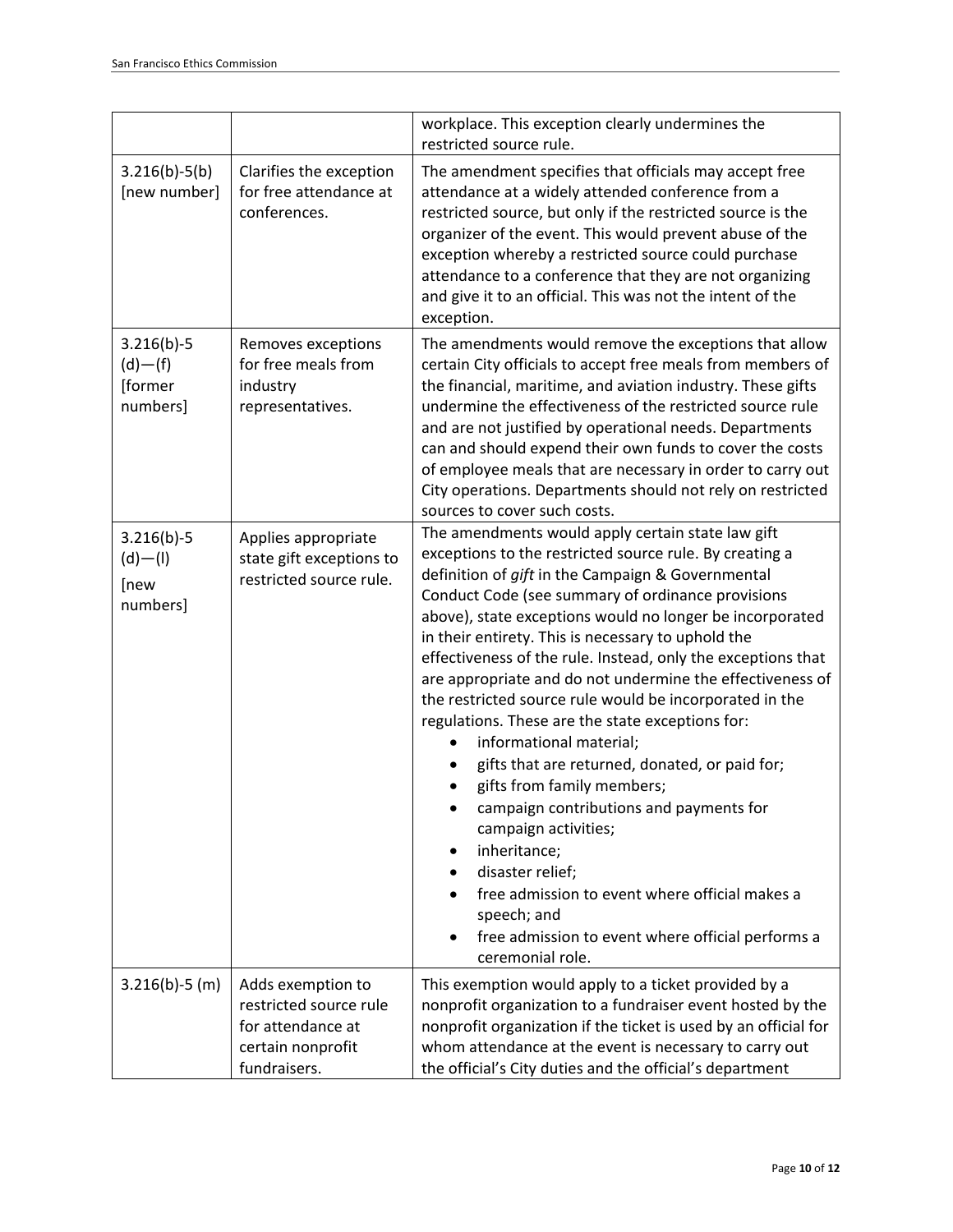|                                         |                                                                                                                                                              | complies with the disclosure requirements contained in<br>section 3.217 of the Code.                                                                                                                                                                                                                                                                                                                                                                                                                                           |
|-----------------------------------------|--------------------------------------------------------------------------------------------------------------------------------------------------------------|--------------------------------------------------------------------------------------------------------------------------------------------------------------------------------------------------------------------------------------------------------------------------------------------------------------------------------------------------------------------------------------------------------------------------------------------------------------------------------------------------------------------------------|
| $3.216(b)-5(n)$                         | Adds exemption to<br>restricted source rule<br>for attendance at<br>certain entertainment<br>events.                                                         | This exemption would apply to a ticket to an arts exhibit,<br>performance, athletic event, or sporting event provided by<br>an organization holding the exhibit, performance, or event<br>if the ticket is used by an official for whom attendance at<br>the exhibit or performance is necessary to carry out the<br>official's City duties and the official's department complies<br>with the disclosure requirements contained in section<br>3.217 of the Code.                                                              |
| $3.216(b)-5(0)$                         | Adds exemption to<br>restricted source rule<br>for personalized<br>plaques and trophies.                                                                     | This exemption would apply personalized plaques or<br>trophies valued at less than \$250, limited to one plaque or<br>trophy, per calendar year, per restricted source.                                                                                                                                                                                                                                                                                                                                                        |
| $3.216(b)-5$                            | Relocates examples to<br>relevant examples.                                                                                                                  | Currently, all examples appear at the end of regulation<br>3.216(b)-5. Each examples would instead directly follow<br>the exception to which it corresponds.                                                                                                                                                                                                                                                                                                                                                                   |
| $3.216(b)-6$                            | Exempts approvals,<br>and applications for<br>approval, that are<br>solely ministerial from<br>the definition of "doing<br>business with the<br>department." | Specifies that neither an approval nor the application for<br>approval of a license, permit, or other entitlement for use<br>shall be deemed "doing business with the department" if<br>the approval of such item is solely ministerial, secretarial,<br>manual, or clerical. A person seeking, obtaining, or<br>possessing such a license, permit, or other entitlement for<br>use is not a "restricted source" for purposes of section<br>3.216, solely because of the license, permit, or other<br>entitlement for use.     |
| $3.216(b)-5;$<br>$3.216(c)-1$           | Changes voluntary to<br>unsolicited.                                                                                                                         | The amendments use the word unsolicited in place of the<br>word voluntary. The word is clearer and is defined to<br>mean "not requested and [] given freely, without pressure<br>or coercion." For gifts from subordinates, a gift is still<br>unsolicited if an official other than the recipient requests a<br>group of officials to make contributions to a group gift and<br>the request "includes a statement that an employee may<br>choose to contribute less or not at all."                                           |
| $3.216(c)-1$<br>(b)(2)(B)(v);<br>(b)(3) | Combines exception<br>for occasions of special<br>personal significance<br>with exception for<br>occasions when gifts<br>are traditionally given.            | The amendment would combine two existing exceptions.<br>This would remove the ambiguity that exists around the<br>concept of "occasions of special personal significance" by<br>defining what those occasions are. It would also apply the<br>\$25 limit that already applies to gifts given on occasions<br>when gifts are traditionally given (such as holidays and<br>birthdays). This would still allow subordinates to give small<br>gifts to their supervisors to recognize births, adoptions,<br>deaths, and marriages. |
| $3.216(c)-1$<br>(b)(2)(B)(xiv)          | Removes exception for<br>gifts from subordinate                                                                                                              | The amendment removes the exception for gifts to a<br>supervisor's family member, which is a potential work                                                                                                                                                                                                                                                                                                                                                                                                                    |